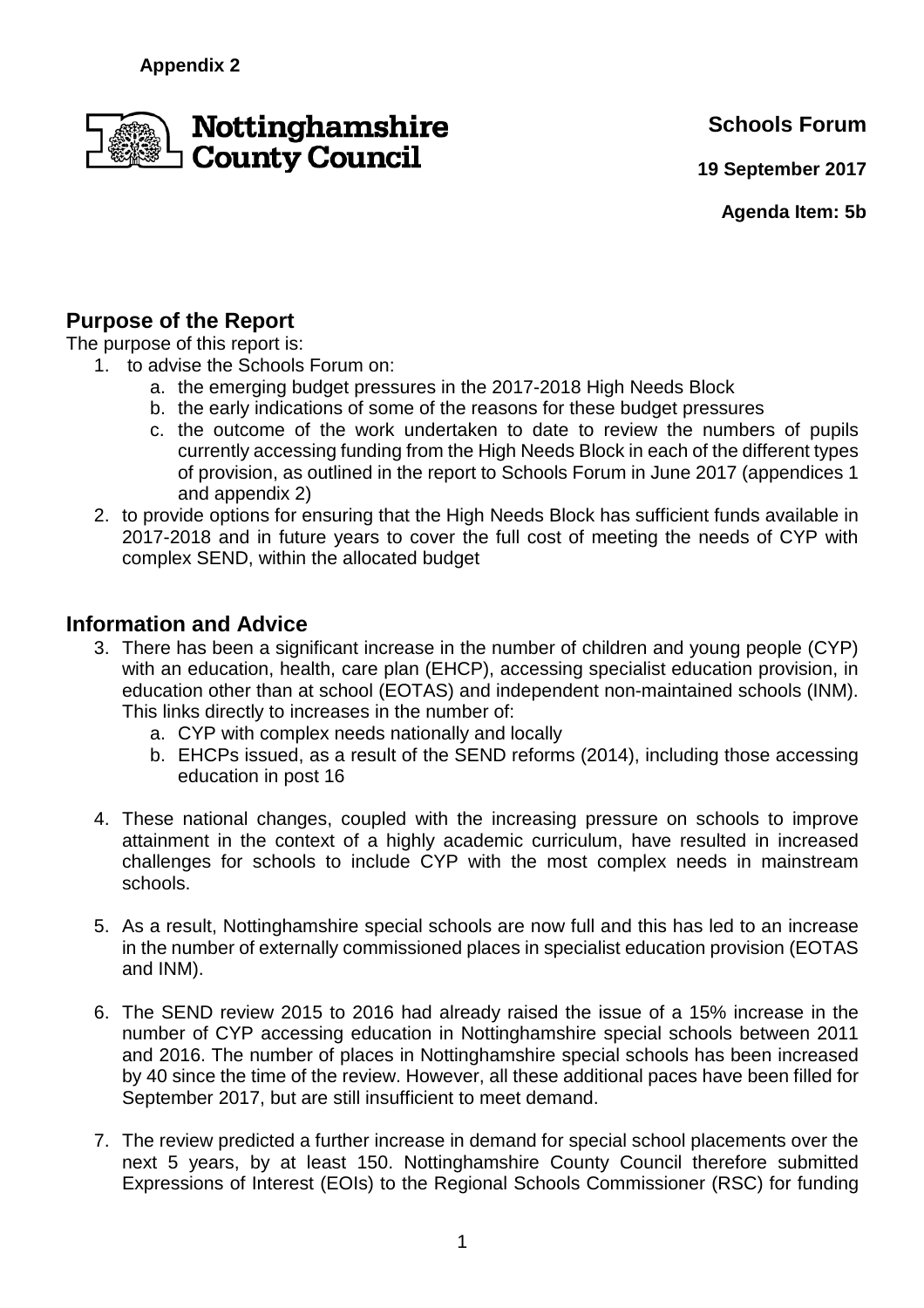for 2 new special schools, which would have provided more places in Nottinghamshire special schools, thereby reducing the need for additional places in external specialist provision. Unfortunately both EOIs have been unsuccessful.

- 8. The forecast overspend on the EHCP specialist provision line of the High Needs Block funding at the end of August 2017 (period 5), is £1.6m, which includes known new placements for September, by the end of the 2017-2018 financial year .There is no contingency built into this budget for any further increases in spending in this financial year.
- 9. Between 1 September 2016 and 31 March 2017 there was an increase in the numbers of CYP in specialist education from 230 to 305 (32.6% increase). As at 31 August 2017, there were 263 CYP in specialist education. If a similar increase is experienced between 1 October 2017 and 31 March 2018, there could be up to an additional 42-66 CYP (7 to 11 per month) requiring specialist provision. To fund this increase an additional £0.5m to £0.8m will be required. Should this possible increase occur, the total predicted overspend would be between £2.1m and £2.4m.
- 10. As agreed at the June 2017 Schools Forum, there is a need for a shared understanding around current use of the High Needs Block to inform the strategic development of different types of provision in ways which are beneficial to children with complex needs, more cost effective and remaining fair across Partnership Development areas (Appendix 2).
- 11. Appendix 2 confirms that places in external specialist provision are more expensive than those in Nottinghamshire special schools. However, an in-depth review will be needed to fully understand the effectiveness of the current use of the High Needs Block funding and to inform the most effective and efficient ways to allocate this funding in future, so that CYP access the least costly but most appropriate type of provision to meet their needs now and into the future, thus ensuring best value from the High Needs Block.

#### **Options to Address the Projected Overspend**

- 12. For 2017-18 the options to address the overspend are very limited and the impact of this on the Non-ISB reserve is shown at Appendix 3. This shows that the reserve balance would fall to £0.741m at the end of 2017/18 and £0.313m for 2018/19 (assuming no further overspends on the centrally retained budgets).
- 13. It is anticipated that this pressure will continue into 2018-19 and additional funding will need to be identified. The HN block funding quantum will not be known until December but on the basis of indicative allocations provided in the  $2^{nd}$  stage of the HN national funding formula consultation it is hoped that Nottinghamshire will see an increase, however this is by no means certain. Furthermore if there is an increase there will be other 'pressures' in the HN block which will also want addressing.
- 14. An option that should be considered is to transfer up to 0.5% out of the schools block into the HN block for 2018-19. Local authorities will be allowed to do this with the agreement of their schools forum. Transfers above this limit would require Secretary of State approval. This would need to be included in the 2018-19 local funding formula consultation and would include financial modelling of the impact on individual schools. The indicative amount for this, based on the 2017-18 schools block funding, would be £2.264m.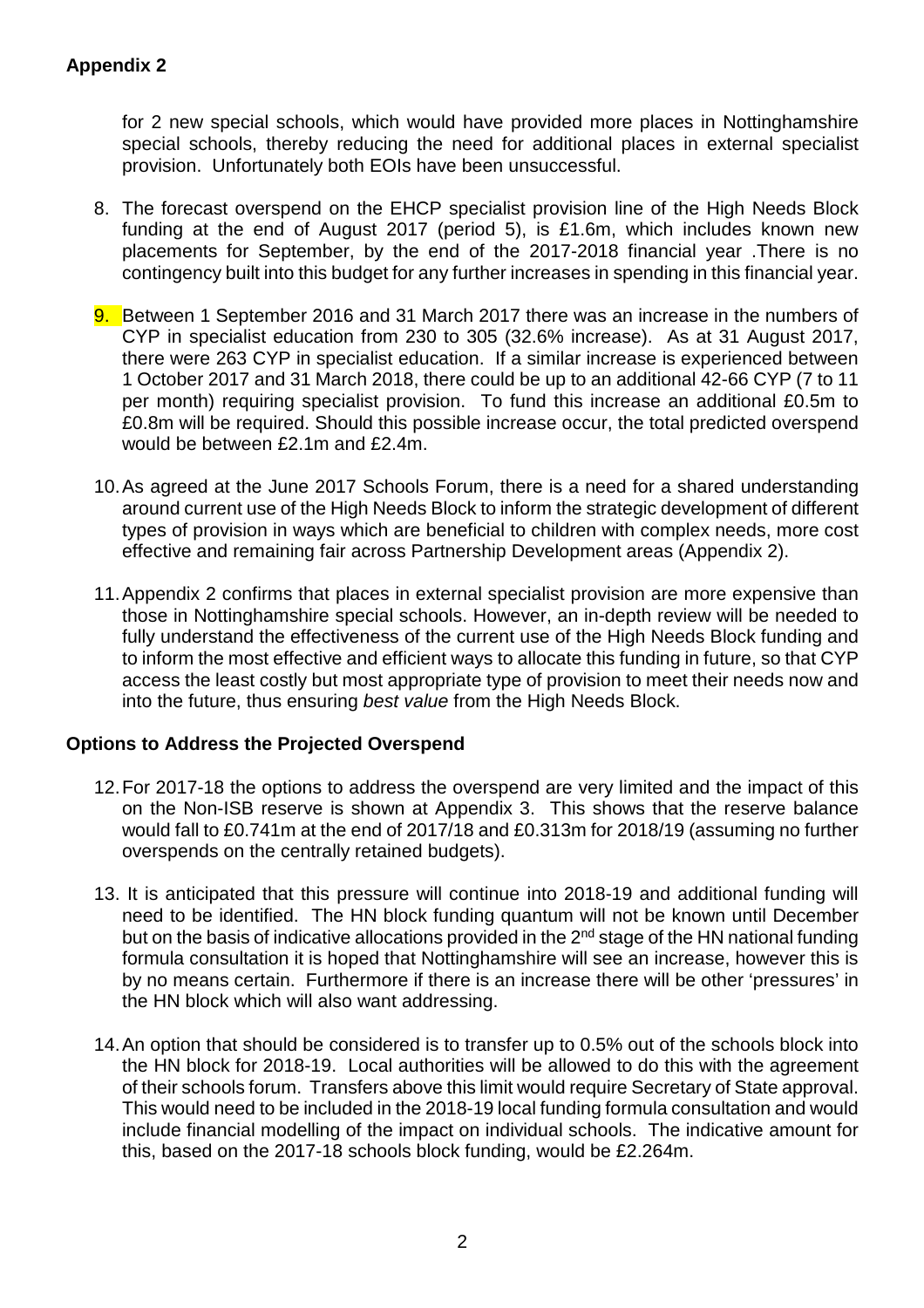### **Appendix 2**

15. As the current situation isn't sustainable it is suggested that the Schools Forum works in partnership with the Local Authority to carry out a comprehensive review of the distribution, use and impact of current funding in the High Needs Block. The aim of this review would be for pupils to access the most appropriate type of provision in order that best value is achieved from the High Needs Block.

### **RECOMMENDATION/S**

#### **That the Schools Forum:**

- 1) Notes the financial position of the 2017-18 High Needs Block and the forecast overspend.
- 2) Agrees, in principle, to include a proposal in the 2018-19 local funding formula consultation to transfer up to 0.5% from the school block to the High Needs block to increase the High Needs Block allocation
- 3) works in partnership with the Local Authority to carry out a comprehensive review of the distribution, use and impact of current funding in the High Needs Block. The aim of this review would be for pupils to access the most appropriate type of provision in order that best value is achieved from the High Needs Block.

### **Report authors:**

- **T:** Linda Foster and Jill Norman
- E: linda.foster@nottscc.gov.uk Jill.norman@nottscc.gov.uk